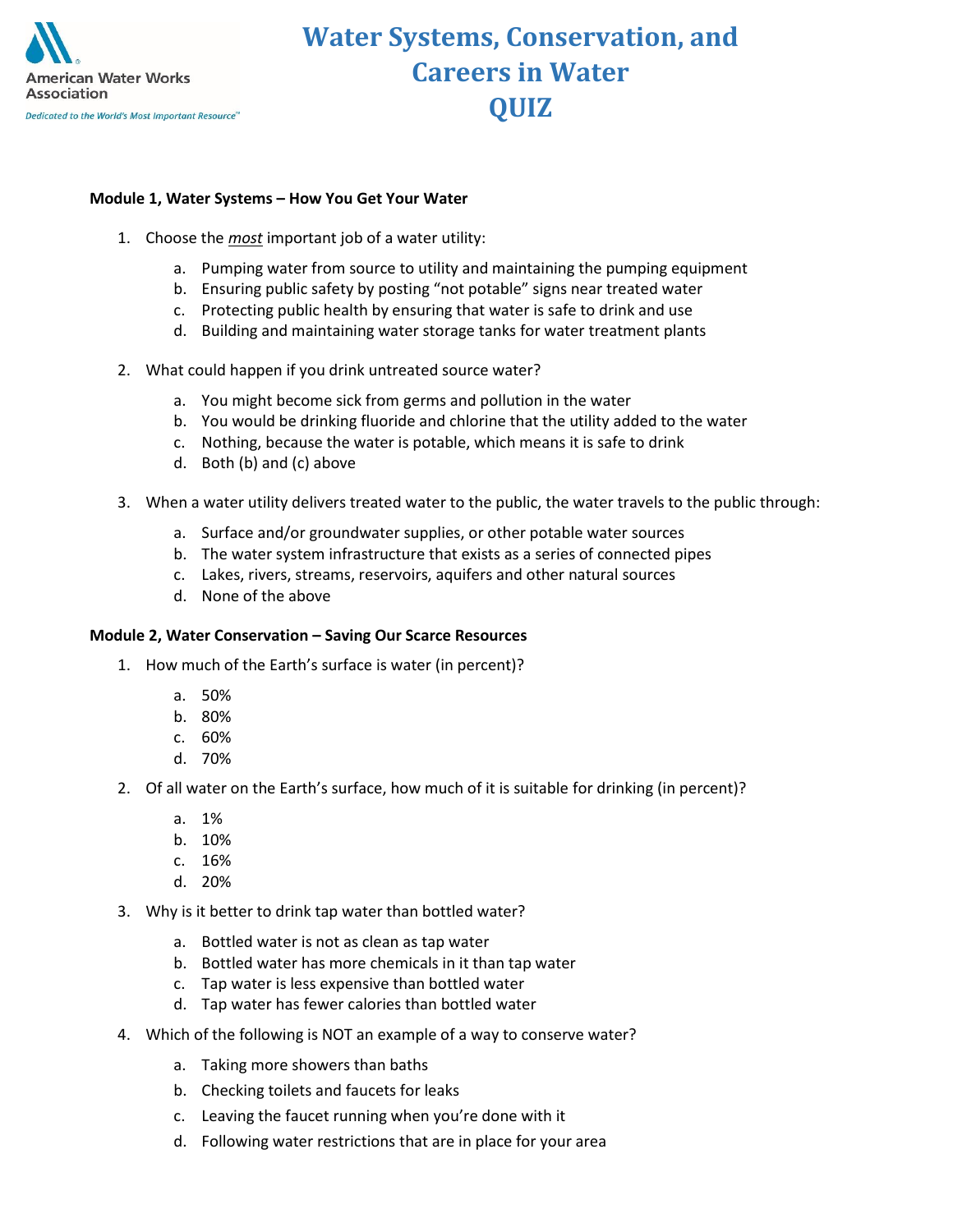

# **Water Systems, Conservation, and Careers in Water QUIZ**

### **Module 3, Water Careers – Your Future in Water**

- 1. Which of the following is NOT an example of how water and wastewater treatment operators protect public health?
	- a. Collect and test water and sewage samples
	- b. Determine which safety standards their plant will follow
	- c. Follow regulations set by the U.S. EPA
	- d. Earn and maintain certification credentials
- 2. Entry-level water and wastewater treatment operators require the following to get a job:
	- a. A 4-year college degree with studies in Biology, Chemistry, or some other scientific discipline
	- b. A 2-year Associates' Degree with specialization in the physical sciences
	- c. A high school diploma from a public or private high school in the United States
	- d. High school up to  $10^{th}$  grade, and an apprenticeship in a water utility operations plant
- 3. Which of the following is true?
	- a. A water or wastewater utility operator does not need to be certified if h/she has at least 5 years' experience on the job
	- b. A water or wastewater utility operator is eligible to become a shift supervisor in a large plant once h/she earns his first certification
	- c. Jobs for water and wastewater utility operators are becoming very scarce due to technology
	- d. Job prospects for water and wastewater utility operators are expected to be excellent for the next decade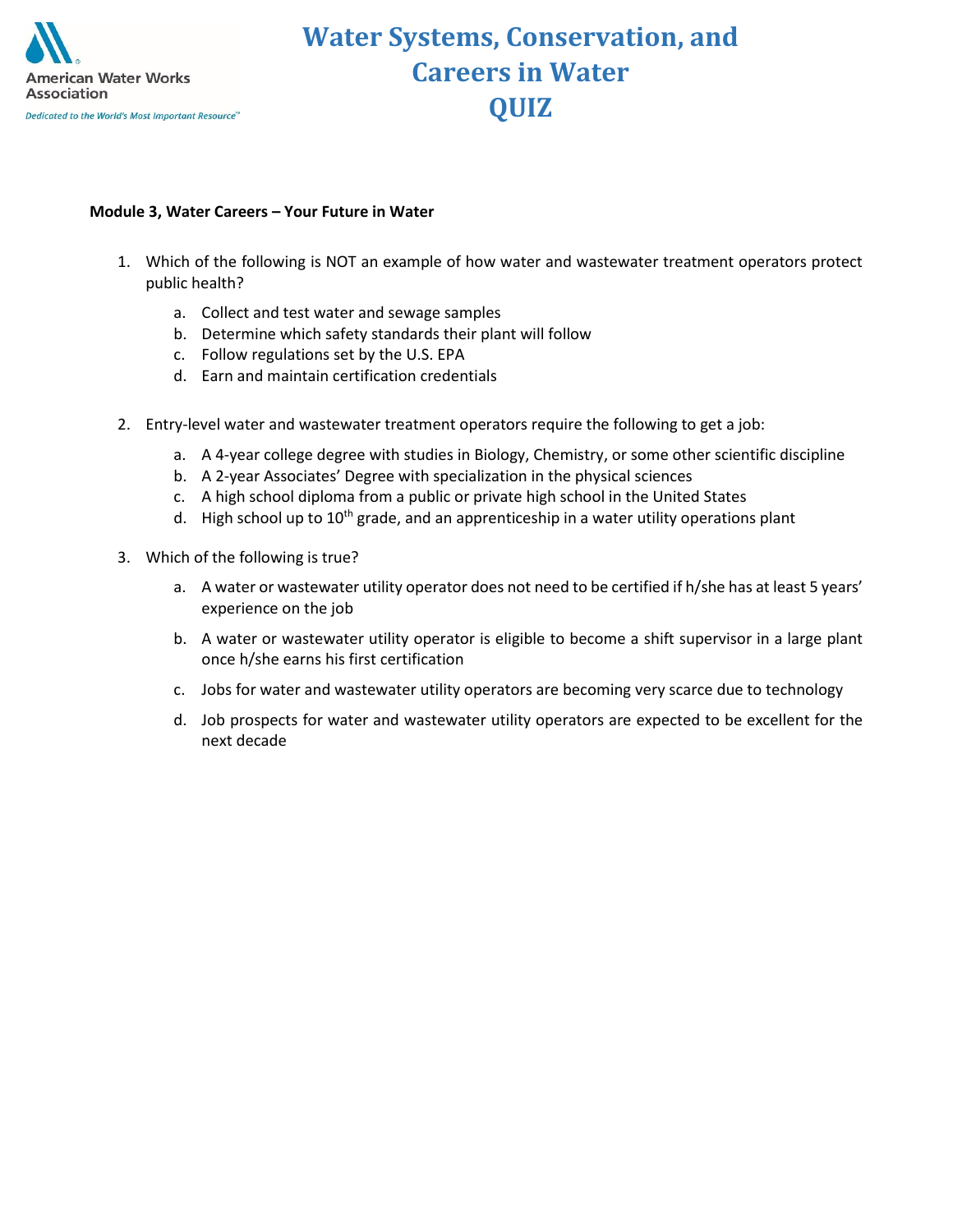

# **Water Systems, Conservation, and Careers in Water QUIZ ANSWERS**

#### **Module 1, Water Systems – How You Get Your Water**

- 1. Choose the *most* important job of a water utility:
	- a. Pumping water from source to utility and maintaining the pumping equipment
	- b. Ensuring public safety by posting "not potable" signs near treated water
	- **c. Protecting public health by ensuring that water is safe to drink and use**
	- d. Building and maintaining water storage tanks for water treatment plants
- 2. What could happen if you drink untreated source water?
	- **a. You might become sick from germs and pollution in the water**
	- b. You would be drinking fluoride and chlorine that the utility added to the water
	- c. Nothing, because the water is potable, which means it is safe to drink
	- d. Both (b) and (c) above
- 3. When a water utility delivers treated water to the public, the water travels to the public through:
	- a. Surface and/or groundwater supplies, or other potable water sources
	- **b. The water system infrastructure that exists as a series of connected pipes**
	- c. Lakes, rivers, streams, reservoirs, aquifers and other natural sources
	- d. None of the above

#### **Module 2, Water Conservation – Saving Our Scarce Resources**

- 1. How much of the Earth's surface is water (in percent)?
	- a. 50%
	- b. 80%
	- c. 60%
	- **d. 70%**
- 2. Of all water on the Earth's surface, how much of it is suitable for drinking (in percent)?
	- **a. 1%**
	- b. 10%
	- c. 16%
	- d. 20%
- 3. Why is it better to drink tap water than bottled water?
	- a. Bottled water is not as clean as tap water
	- b. Bottled water has more chemicals in it than tap water
	- **c. Tap water is less expensive than bottled water**
	- d. Tap water has fewer calories than bottled water
- 4. Which of the following is NOT an example of a way to conserve water?
	- a. Taking more showers than baths
	- b. Checking toilets and faucets for leaks
	- **c. Leaving the faucet running**
	- d. Following water restrictions that are in place for your area